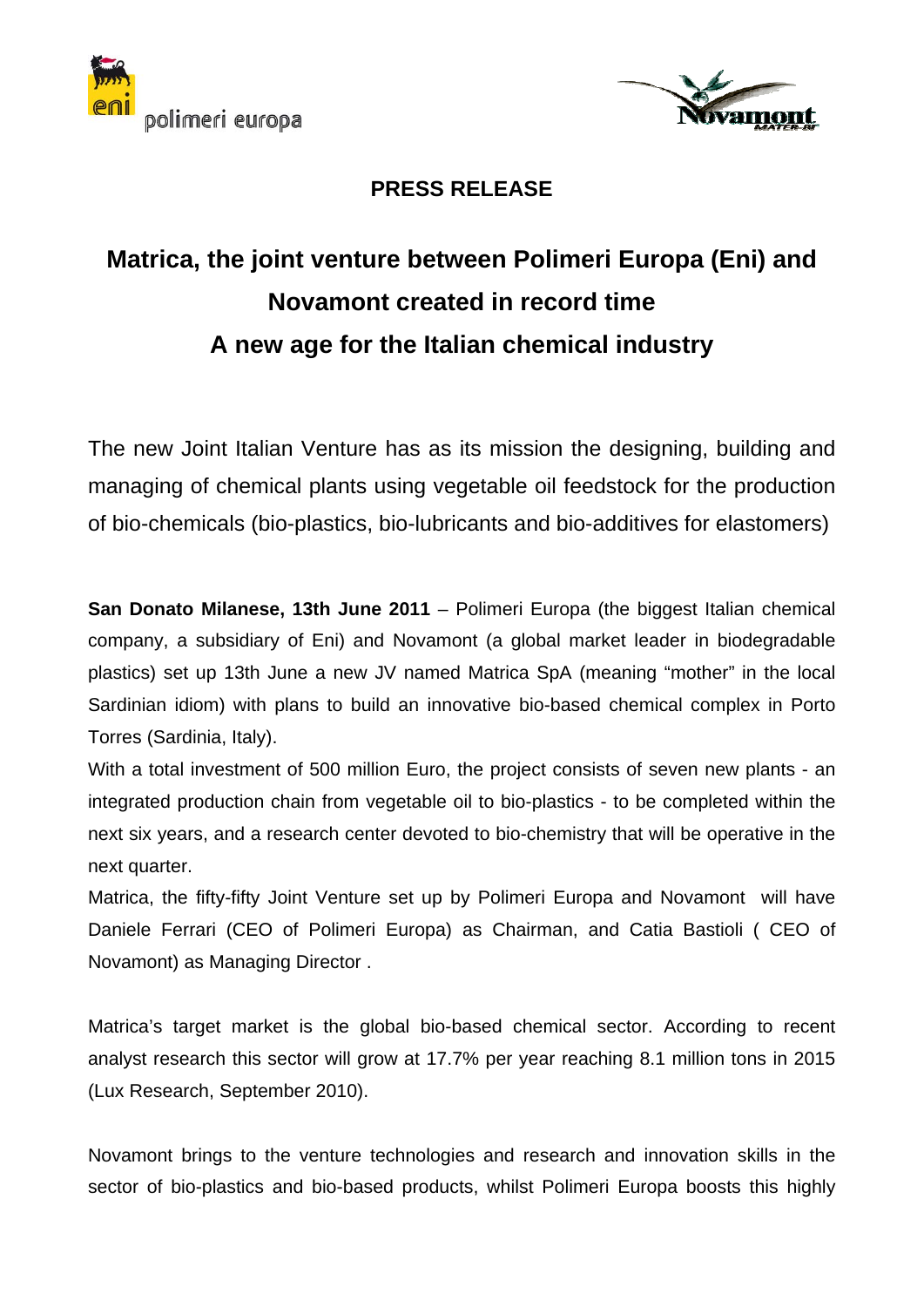



innovative project with its engineering and commercial capabilities in carrying out and managing big industrial complexes.

The project hopes to impact positively on the national chemical industry by bringing to market a virtuous production cycle based on technological innovation and sustainability whilst creating employment in the local area. A fundamental and innovative element of the project is its integrated supply chain, the raw material to produce the vegetable oil will be grown on site, in synergy with local food production.

To complete the project, Eni plans to build a biomass energy plant (with further investment estimated at around 230 million euros) to provide electrical power.

Polimeri Europa will convert the Porto Torres production from traditional fossil into biobased productions: all the traditional chemical plants at the site with the exception of nitrilic rubbers NBR will be shut down, creating an available skilled workforce and facilities for the new project.

When it becomes operative (2015-2016) the total number of jobs at the site in Porto Torres will increase by 100, from 582 currently, to 685.

The bio-based chemical complex at Porto Torres will be one of the most important in the sector at a global level – due to its innovative integrated production chain, its size and the massive overall installed capacity of 350 kt/a of bio-products.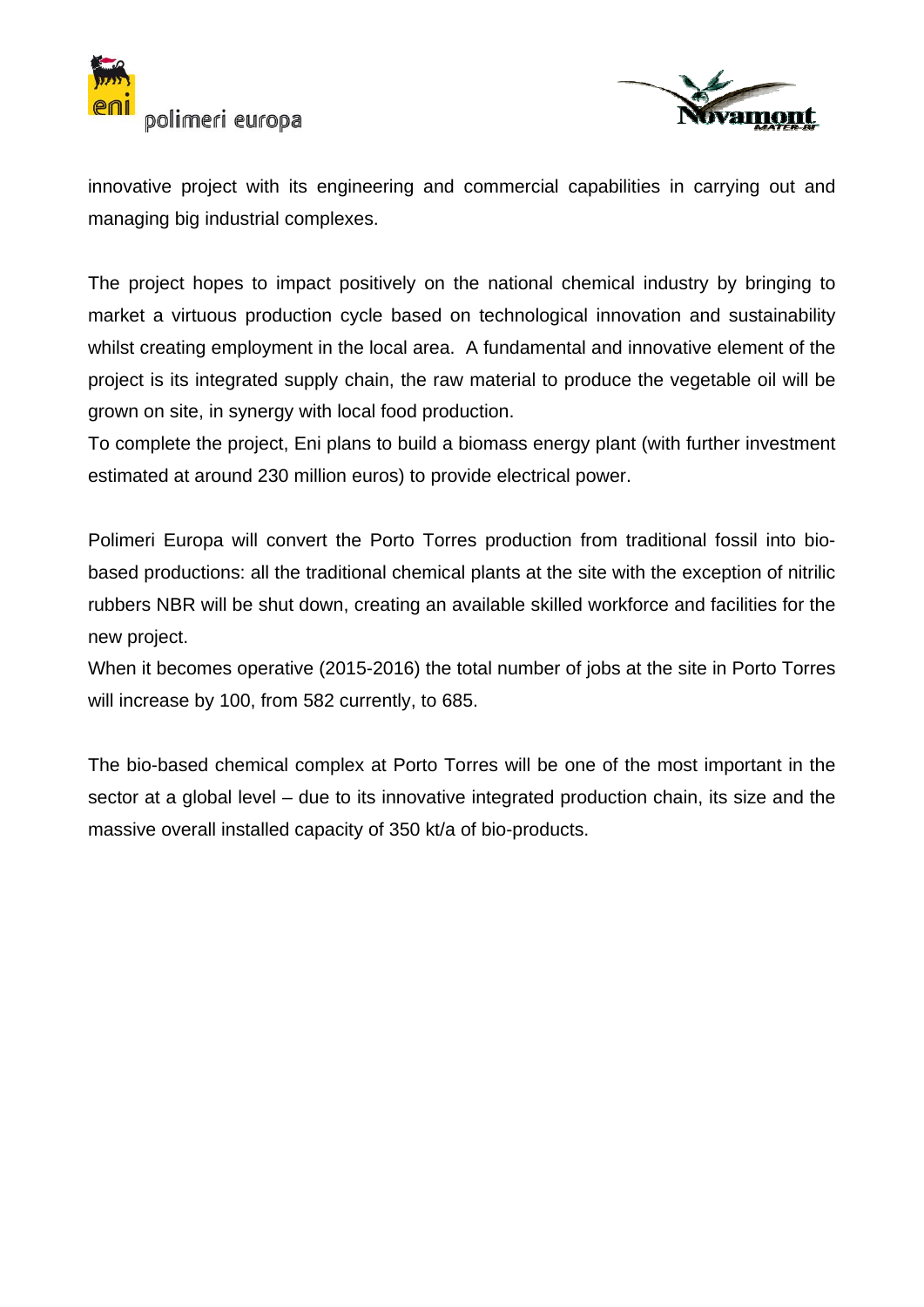



## **THE PROJECT**

Using raw materials of vegetable origin, the new bio-based chemical plants will produce innovative products, specifically chemical intermediates for bio-plastics, bio-lubrifcants and bio-additives for elastomers.

Thanks to Novamont's production process innovations the bio-materials will not only be fully biodegradable but also produced almost entirely from renewable raw materials.

With high-level integration in the local territory, the project foresees the upstream cultivation and production of vegetable oil which is the raw material of the bio-monomers plant in Sardinia. The location of the new project represents an advantage in terms of the agricultural vocation of Sardinian land and the large amount of land available.

The seven new plants will be built in three stages:

**Phase A** – The first stage of the project sees the construction of a Bio-Monomers plant (the so called bio-refinery) and a Bio-Lubricants plant.

**Phase B** – In the second stage a plant will be erected that produces Bio-Additives and Bio-Fillers for the rubber industry. These plants will use intermediates produced by the Bio-Monomers plant.

**Phase C** – The third stage of the project will be a scale-up of Phase A with new larger lines of Bio-Monomers and Bio-Lubricants and a downstream plant for the production of Bio-Plastics that will be used for a variety of market applications in the fields of waste collection, hygiene, agriculture, catering and packaging.

The continuous development and innovation of products and processes is ensured by the activities of the new research center and will be carried out jointly between the two partners' research centers and in cooperation with national and international high-level research institutions.

Furthermore, the synergy between the new bio-materials produced by the JV and the traditional chemical products manufactured by Polimeri Europa - both in terms of commercial and production synergies - will guarantee the success of the project.